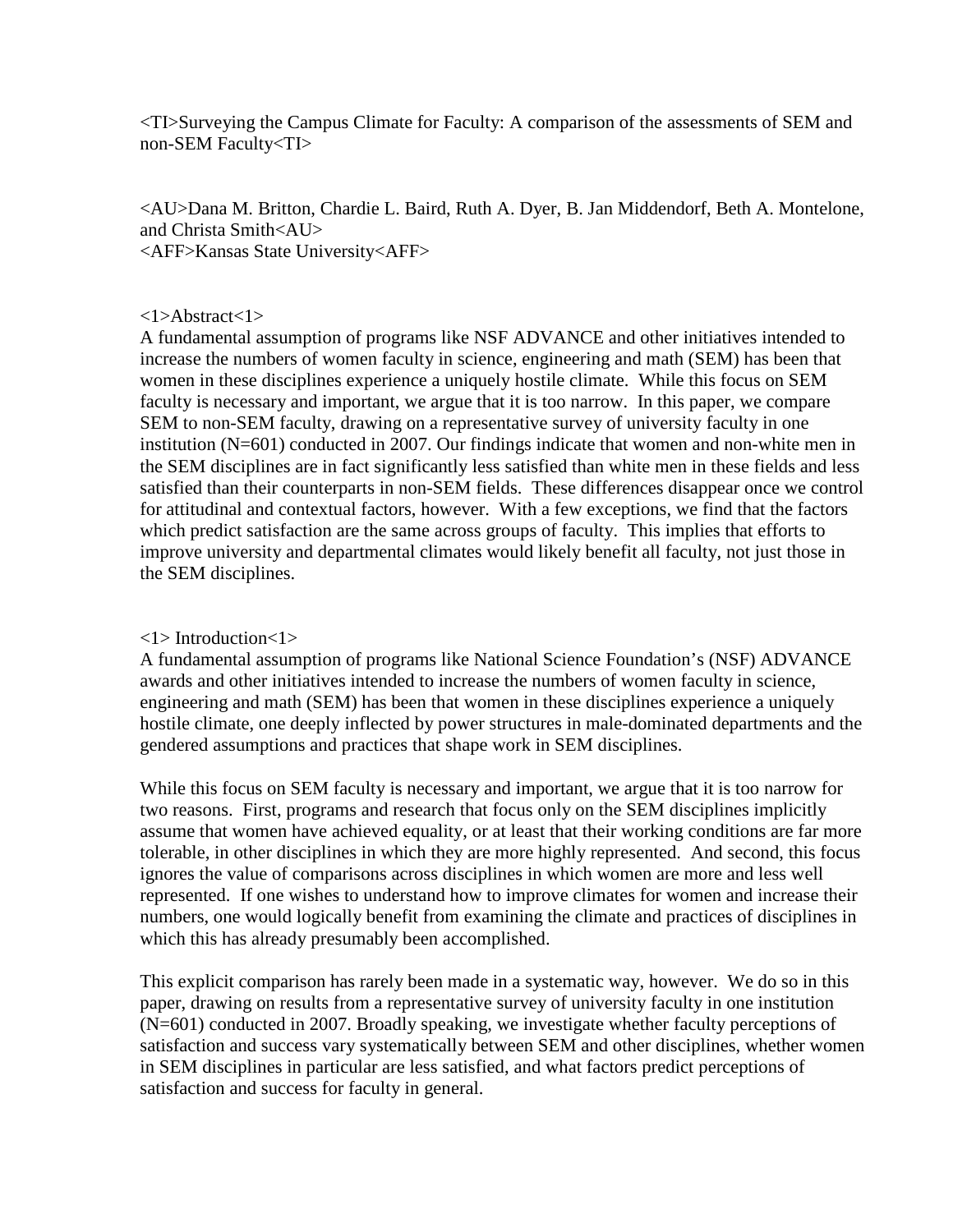#### <1>Literature and Background<1>

The policy-oriented literature on women in academic SEM offers two rationales for focusing resources on ameliorating gender inequities in these fields. The first is that physical and life scientists and engineers are more important, in the sense of national and social well being, than academics from other, "softer" disciplines. It is not our intention to test this assumption here, and indeed it would be difficult to do so.

The second assumption is that women in SEM disciplines face a more hostile climate and higher barriers to advancement than women in other disciplines, for example, in the social sciences. Indeed a number of studies have documented exclusionary cultures and biased policies and practices in SEM disciplines such as engineering (Callister 2006; Miller 2002), the physical sciences (Nelson and Rogers 2004; Rosser 2002), and the life sciences (Xie and Shauman 2003). Some women leave these fields entirely, while those who remain advance more slowly than their male peers (Committee on Maximizing the Potential of Women in Academic Science and Engineering 2006). The narrow focus of these studies makes it difficult to determine whether these conditions are unique to women in SEM disciplines or whether they are more dissatisfied than their counterparts in other fields. This assumption – that the climate is uniquely hostile for women in SEM fields - is empirically testable, and we offer a preliminary test in this paper.

We argue that the factors that produce gender inequities among faculty likely exist at all levels of the university – among institutions, within them among departments, and between individual faculty members based on their experiences and perceptions. The general theoretical model guiding our approach is the theory of gendered organizations (Acker 1990; Britton 2000; Britton and Logan 2008). This theory argues that policies, practices, and cultures in organizations and workplaces themselves are based on normative assumptions about gender and can work together to reproduce gender inequality.

Though we do not explore this in the present paper, a number of studies have found that university-level contextual factors are important in influencing the numbers of women faculty members (see for example Bach and Perucci 1984; Jacobs 1996; Konrad and Pfeffer 1991; Rajeswaren 2000; Kulis and Miller-Loessi 1992a; Kulis and Miller-Loessi 1992b).

Some of the same factors that operate among universities also operate within them at the departmental/disciplinary level – as much research on women in academic SEM has already shown. Departmental structures and practices matter. Assignments in departments may vary systematically for men and women faculty – women may be assigned more service roles, while men may have higher visibility roles in leadership and research (Acker 2007; Bird, Litt and Wang 2004). Women may be less likely to have access to mentors, and hence to have access to informal networks that communicate the norms and provide the connections necessary for success. Unclear expectations for tenure and promotion may also disproportionately disadvantage women. Some research indicates that they are also less likely to have access to leadership positions and assignments to powerful committees (Committee on Maximizing the Potential of Women in Academic Science and Engineering 2006). The organization of disciplines themselves may matter – some research is starting to show that flatter organizational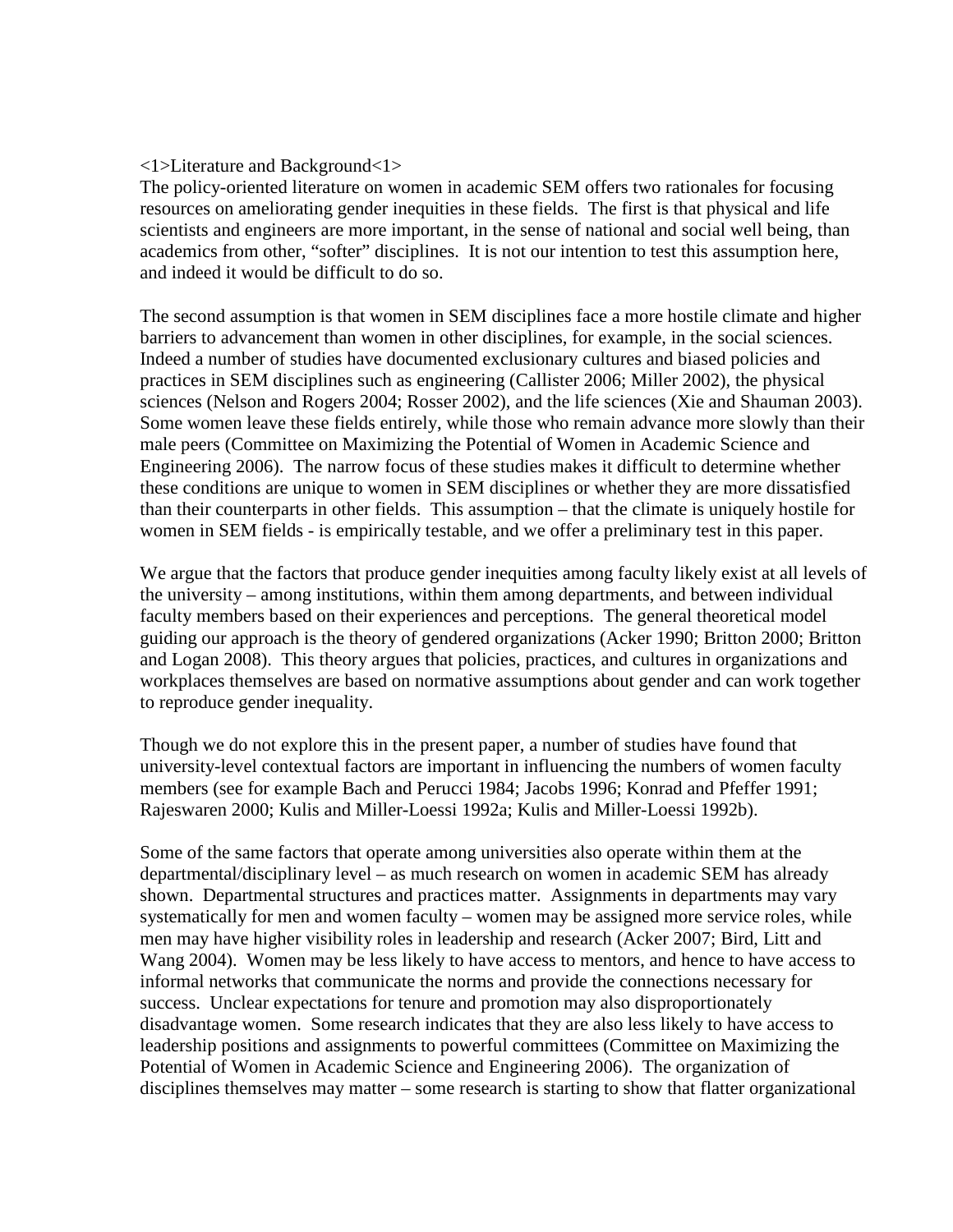hierarchies, like those found in many biological research labs, favor women's success (Whittington and Smith-Doerr 2008). On the other hand, hierarchically rigid and hostile climates for women may produce lower levels of satisfaction (and perhaps ultimately lower retention) for women SEM faculty than those in other disciplines.

At the level of the individual, norms, perceptions and beliefs matter in shaping attitudes about one's work, regardless of the workplace. There is a long tradition of research on the determinants of job satisfaction among individual workers. Generally speaking, the nature of the work is the most important determinant of satisfaction - for example, a sense that one is challenged, has autonomy, does interesting work, is a valued member of an organization, and has good relationships with one's coworkers and supervisors (for a review, see Saari and Judge 2004). Similarly, the extent to which one feels stress, for example, work-related stress (Britton 1997), or strain due to the contradictory demands of work and family, also affects satisfaction with one's work (Hochschild 2001). There is no reason to think that the factors that produce satisfaction with work would differ for SEM and non-SEM faculty, but we explore that question in our analysis.

Gender and race also matter in shaping perceptions of one's work, though in complicated ways. Strictly speaking, very few researchers argue that gender or race, as discrete characteristics, influence job satisfaction. Neither women nor minority faculty are somehow inherently less satisfied with their work – instead their experiences and structural positions combine to create lower levels of satisfaction. Research on the experiences of faculty of color in SEM disciplines is far less plentiful than research on women, but Nelson et al. (2007) finds that that few of the top 100 science and engineering departments have more than one faculty member from an underrepresented minority group (defined as African-American, Hispanic, and Native American). The problems faculty members from these groups report are not specific to the SEM disciplines, and include isolation, being overloaded with service and advising obligations, and a hostile working environment (for a review, see Nelson et al. 2007). There is some evidence in the research literature that women (in particular, white women – see Britton 1997) report higher levels of satisfaction with work, even controlling for objective job characteristics and subjective perceptions of aspects of their work. Researchers are divided about why this might be, but some argue that women's reference group differs from men's in thinking about job satisfaction; men compare their current work to other work they have had or to some ideal job, women compare their paid work to the conditions of unpaid work at home and thus always report higher levels of satisfaction with paid work. We cannot test this assumption here, but it is worth remembering that tests of the differences in job satisfaction between men and women will always be conservative because of the background effect of women's generally higher levels of satisfaction.

In the analysis that follows, we examine the job and career satisfaction of a representative sample (N=601) of faculty at one university. We first ask whether SEM and non-SEM faculty differ in overall levels of satisfaction with work, and then we look at the factors that produce satisfaction for SEM and non-SEM faculty. Our analysis demonstrates that the problem of gender inequity in the university is more likely due to generalized policies, practices, and experiences than any constellation of factors unique to the SEM disciplines.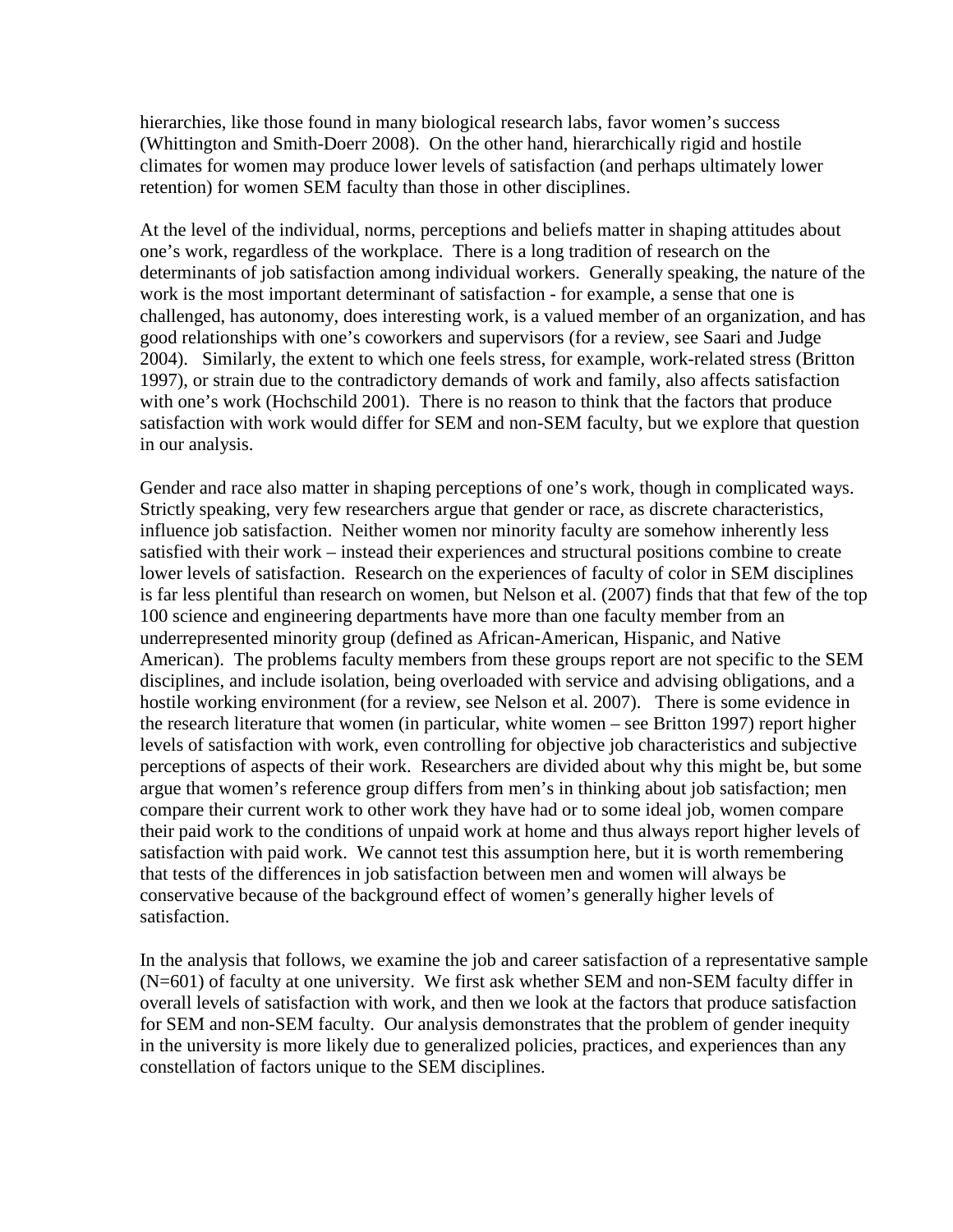<1>Hypotheses<1>

The literature on women's experiences in academic SEM suggests the following hypotheses.

1. Women (both white and non-white) in SEM departments will be less satisfied with their jobs and career progression than women in non-SEM departments.

2. Non-white faculty (both men and women) in SEM departments will be less satisfied with their jobs and career progression than non-white faculty (both men and women) in non-SEM departments.

3. The effects of sex and race on job satisfaction and satisfaction with career progression will be mediated by attitudes about work and by the contexts of work.

And though the literature does not explicitly suggest this, a fourth hypothesis is implied by a policy and research focus on SEM faculty to the exclusion of others:

4. The predictors of job satisfaction and satisfaction with career progression will differ for SEM versus non-SEM faculty.

# <1>Methodology<1>

# $<2$ >Sample $<2$ >

The data on which we draw in this paper come from a campus climate survey conducted at Kansas State University. K-State is a land-grant university in the Midwest with a total student enrollment of approximately 23,000. We offer a full array of the usual graduate and undergraduate offering in the science, liberal arts, and engineering, but because we are a landgrant institution we also have a College of Agriculture and a College of Veterinary Medicine. The university has a mission to provide support to rural communities, and a very large extension program with offices across Kansas.

A total of 612 KSU faculty responded to the 2007 K-State Community and Climate Survey, for a 48.5% response rate. Respondent demographics were similar to the KSU faculty population by sex, race, tenure status, and in the distribution by College. The distribution by race and sex is: white men, 55%, white women, 30%, non-white men, 9%, and non-white women, 4%. There were a small number of faculty with missing race/sex data. Because of the size of this final group, any findings about non-white women should be viewed with some caution.

The survey addressed a wide range of areas, from overall satisfaction with job and career, satisfaction with the tenure and hiring processes, workload, department climate, perceptions of discrimination and efforts to increase faculty diversity, and success in balancing work and family. The survey was administered to faculty online; they were given an anonymous access code and could complete it at a time and place of their convenience. 94% of those who began the survey ultimately completed it.

# <2>Measures<2>

# <3>Dependent variables<3>

Job and career progression satisfaction. The two measures of satisfaction are job and career progression satisfaction. Respondents are asked their agreement level with the statements "I am satisfied with my job at the university" and "I am satisfied with the way my career has progressed at the university." The response categories range from "strongly disagree" (coded 1) to "strongly agree" (coded 5).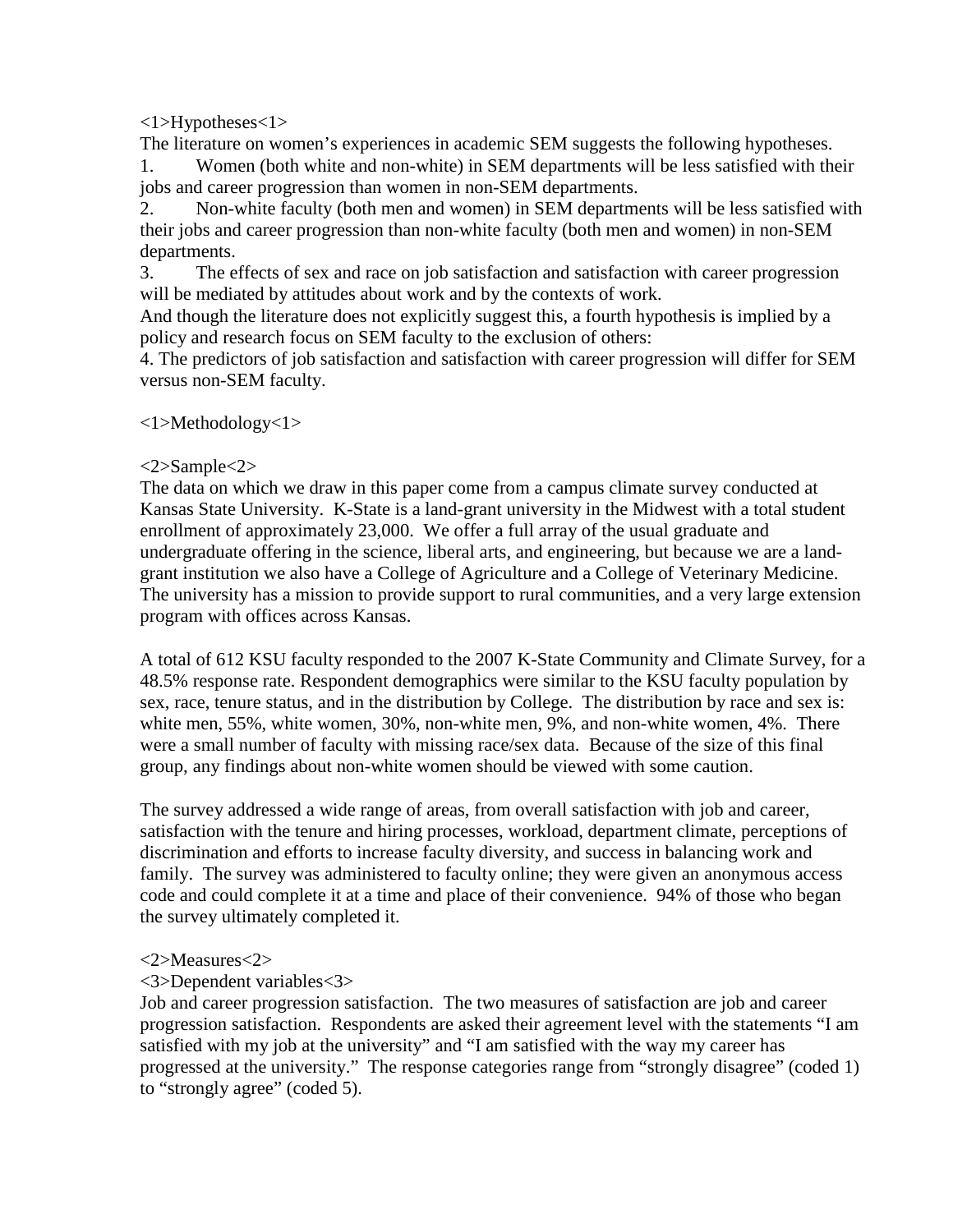#### <3>Independent variables<3>

Perceptions of work: The seven measures of attitudes are the following scales created from the data using factor analysis: experiencing satisfaction with the financial aspects of the hiring process, experiencing satisfaction with the qualitative aspects of the hiring process, feeling valued and respected in one's department, experiencing work spilling over into family life, experiencing family life spilling over into work, experiencing the department and university as supportive of work/family balance, and witnessing discrimination on the basis of race, ethnicity and gender. Items for each scale and univariate statistics are available on request. The response options for all of the items except feeling valued and respected in one's department and the perception of discrimination range from strongly agree (coded 1) to strongly disagree (coded 5) and include a neutral option as a middle value. The response options for feeling respected and witnessing discrimination range from never (coded 0) to always (coded 4).

Department Context. We measure four aspects of departmental context: whether one has had a mentor, teaching load, research load, and advising load. To measure mentoring, we use a dichotomous variable coded 1 if respondents answered "yes" when asked "Have you had or do you currently have individuals at this university who assist you in your career development?" The measures of teaching, research, and advising loads are relative to other members of respondents' departments. We created a dichotomous variable to capture whether respondents' feel that their loads in each of the respective areas are more than their colleagues'. The reference category is comprised of those who felt their loads in these areas were equal to or less than their colleagues. Respondents could also report that the respective loads aspect (teaching, research, service) did not apply to their appointment. We use this measure as a control variable in the analyses.

Socio-demographics. We created a series of three dichotomous variables to ease interpretation of sex and race interactions: white women, non-white men, and non-white women. The reference category is white men; all results for these variables should be interpreted as a comparison of the designated group to white men. A dichotomous variable is coded 1 if faculty are tenured to control for the likelihood that tenured faculty are more satisfied with their jobs and careers than untenured faculty. We also include a dichotomous variable coded 1 if the respondent is a department head to control for the likelihood that their job and career satisfaction are likely to be different from faculty members. Descriptive statistics for all of the variables used in the analysis are available on request.

## <2>Analysis<2>

To test hypotheses 1 and 2, we regress job satisfaction and career satisfaction on sociodemographic variables using OLS regression. To test hypotheses 3 and 4, we add measures of attitudes and departmental context to the regression analyses.

#### <1>Results<1>

Hypothesis one predicts that women (both white and non-white) will be less satisfied with their jobs and their career progression in SEM fields than in non-SEM fields. The relevant tests of this hypothesis are found in the model 1 results in the first three columns of Tables 1 and 2. We find mixed support. In terms of job satisfaction, in SEM disciplines neither white women nor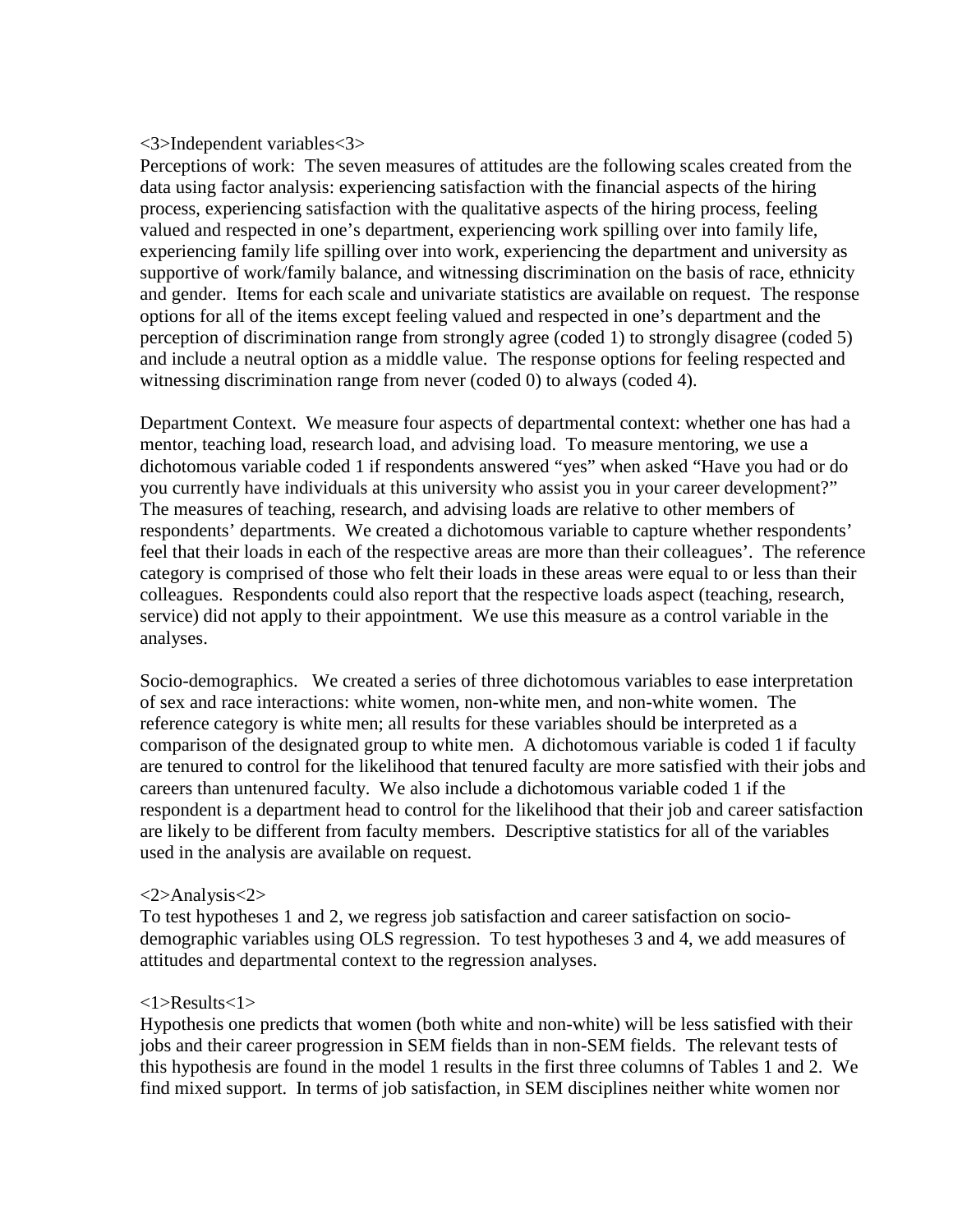non-white women are less satisfied than white men. However, the cross-disciplinary comparison reveals that white women in SEM are significantly less satisfied with their jobs than white women in non-SEM fields, a result that supports hypothesis one. We see a somewhat different pattern for career progression satisfaction (see Table 6). White women in SEM are less satisfied with the progression of their careers than white men (there is no significant difference for nonwhite women, but as this is a very small group; results should be interpreted with caution). The cross-disciplinary comparison indicates that white women in SEM are NOT significantly less satisfied with their career progress than white women in non-SEM disciplines, however. There are no significant differences among non-SEM faculty. For job satisfaction, this analysis supports hypothesis one, at least for white women.

Hypothesis two predicts that non-white faculty (both men and women) will be less satisfied with their jobs and their career progression in SEM fields than in non-SEM fields. The relevant tests of this hypothesis are found in the model 1 results in the first three columns of Tables 1 and 2, where we again find mixed support. Non-white men in SEM disciplines are less satisfied with their jobs than white men in SEM, and the cross- disciplinary comparison indicates that they are also less satisfied than their counterparts in non-SEM fields. Nonwhite men in SEM are less satisfied than white men with their career progression as well. The cross-disciplinary comparison is not significant, however. None of the results for non-white women are significant, but again, the size of this group means that we should interpret the results with caution. Hypothesis two finds support, but only for non-white men, and only for job satisfaction.

Tests of hypothesis three, which predicts that attitudinal and contextual variables will mediate the relationships between race, sex, and satisfaction with job and career progression, are found in the model 2 results in Tables 1 and 2. In a basic sense, if other factors mediate this relationship we should find significant relationships between the dependent variables and these factors, and any significant effects for race and sex should disappear or at least decrease in size. Hypothesis three is supported by the analysis. For job satisfaction, the previously significantly higher satisfaction of white women in non-SEM fields disappears, while the effect for non-white men in SEM decreases (but remains significant). In terms of career progression satisfaction, the significantly lower satisfaction of white women (versus white men) in SEM fields disappears, while the effect for non-white men in SEM decreases, but remains significant. In general terms, what this means is that the variables added to the model have largely accounted for differences in satisfaction for white women; they are less successful in accounting for those of non-white men.

There are a number of interesting relationships between the other variables in the models and job and career progression satisfaction. Because standardized coefficients are reported in the tables, one can compare the relative sizes of the effects of various factors. The most important single factor predicting job satisfaction for SEM and non-SEM faculty (net of race, sex, and other factors) is a feeling that one is valued and respected in one's department (SEM  $b = 0.28$ , non-SEM b= 0.39). Other important factors in creating satisfaction for SEM faculty members include inequalities in advising loads ( $b = -0.28$ , a negative effect), a sense that work spills over into family (b= -0.19, a negative effect), and a perception that departments and the university help in balancing work and family  $(b=0.18)$ . For non-SEM faculty, the only factor beyond feeling valued in one's department that is a significant predictor of job satisfaction is being satisfied with qualitative aspects of the hiring process ( $b= 0.28$ ).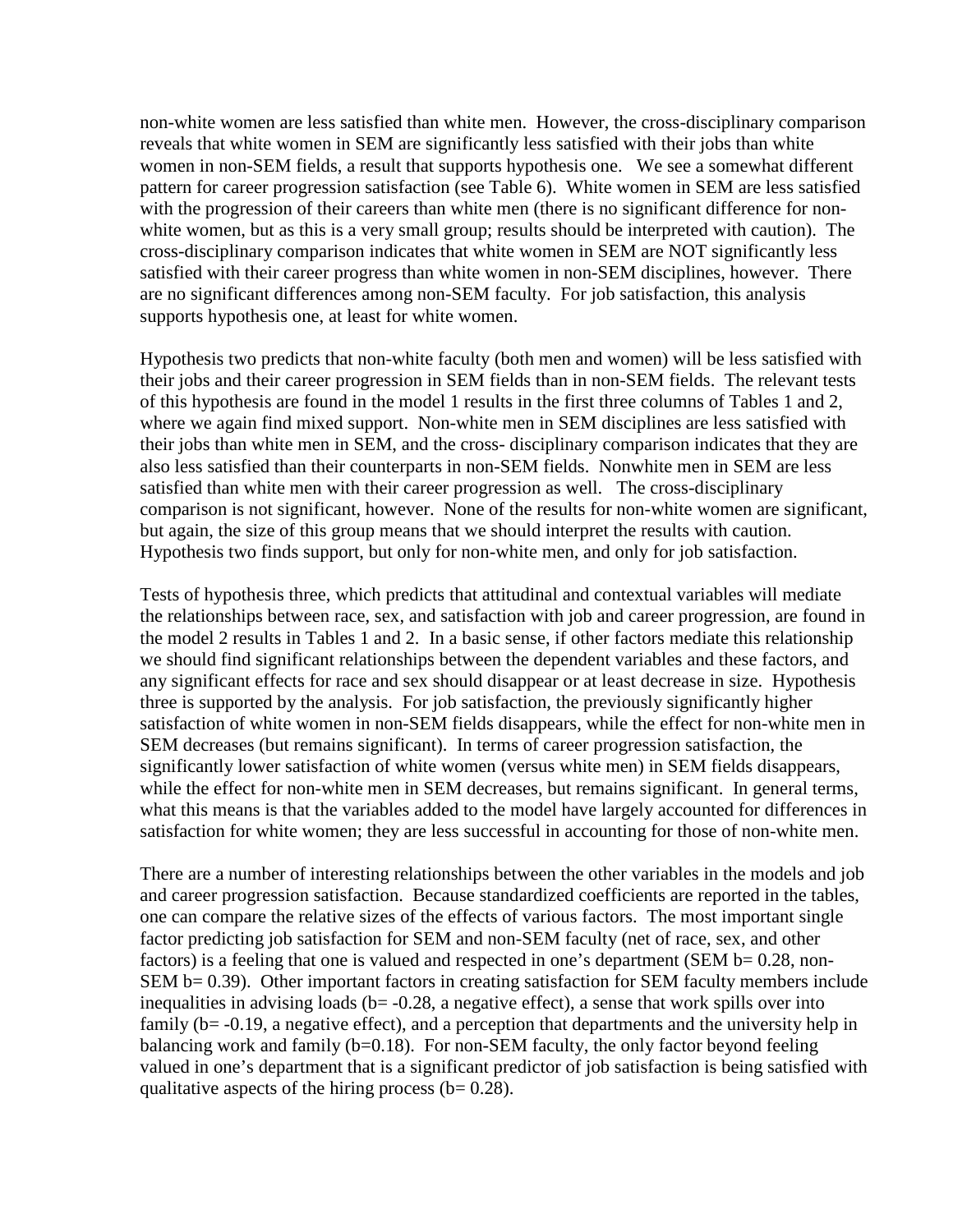For career progression satisfaction the most important predictor for both groups is again feeling that one is a valued and respected member of one's department (SEM  $b=0.27$ , non-SEM  $b=$ 0.43). Other factors that predict career progression satisfaction for SEM faculty are perceiving that one does NOT advise more students than one's colleagues ( $b = -0.25$ ), and perceiving that the department and university support work/family balance  $(b= 0.20)$  For non-SEM faculty, other factors predicting career progression satisfaction are NOT perceiving that one's research requirements are higher than one's colleagues ( $b = -0.18$ ) and having a mentor ( $b = 0.15$ ).

Hypothesis three is supported. Previously significant differences in levels of satisfaction for white women are non-white men are reduced or rendered non-significant when attitudinal and contextual variables are added to the models. Additionally, a number of contextual and attitudinal variables predict satisfaction with work and career.

The results of the test of hypothesis four, which holds that the predictors of job and career satisfaction will differ for SEM versus non-SEM faculty, appears in the final column of Tables 1 and 2. This column reports the significance of differences in the values of coefficients between SEM and non-SEM faculty. On the whole, there are very few significant differences. For job satisfaction, qualitative aspects of the hiring process appear to matter more for non-SEM faculty (this is a scale that includes items such as "when I was hired I felt that this position would be a good fit for me"), and a perception that one is advising more students than one's colleagues appears to be particularly significant for SEM faculty. It is difficult to know what to make of these differences, though the latter may be due to the fact that advising duties in SEM fields fall most heavily on the most marginalized faculty (marginalized in a way not captured by other variables in the model). There is a significant difference between SEM and non-SEM faculty on the importance of the perception of teaching more, but as this variable is significant in neither model this result is essentially uninterpretable.

For career progression satisfaction, there are four significant differences. Feeling that one is a valued member of one's department is more important for non-SEM than for SEM faculty. It is possible that non-SEM faculty simply have higher expectations in this regard, but it is important to remember that this scale is the strongest predictor of satisfaction for both groups. A perception that the university/department supports work/family balance matters more for SEM faculty. It may be that the work requirements of the bench sciences, in particular, make institutional support for balancing work and family more crucial for SEM faculty – certainly this is a finding in line with the research literature on SEM fields. The perception that one is advising more students than one's colleagues matters more in SEM disciplines as it did in the case of job satisfaction. And finally, a perception that one's research requirements are higher than one's colleagues matters more in creating a perception of career progression satisfaction for faculty in non-SEM fields.

On balance, however, there are more similarities than differences in the predictors of job and career progression satisfaction for faculty in SEM and non-SEM fields. The same attitudinal and contextual variables matter. Importantly, the lack of any significant differences for race/sex groups of faculty in these models also indicate that the effects of being in any particular group do not differ significantly for SEM versus non-SEM faculty. Our results in these models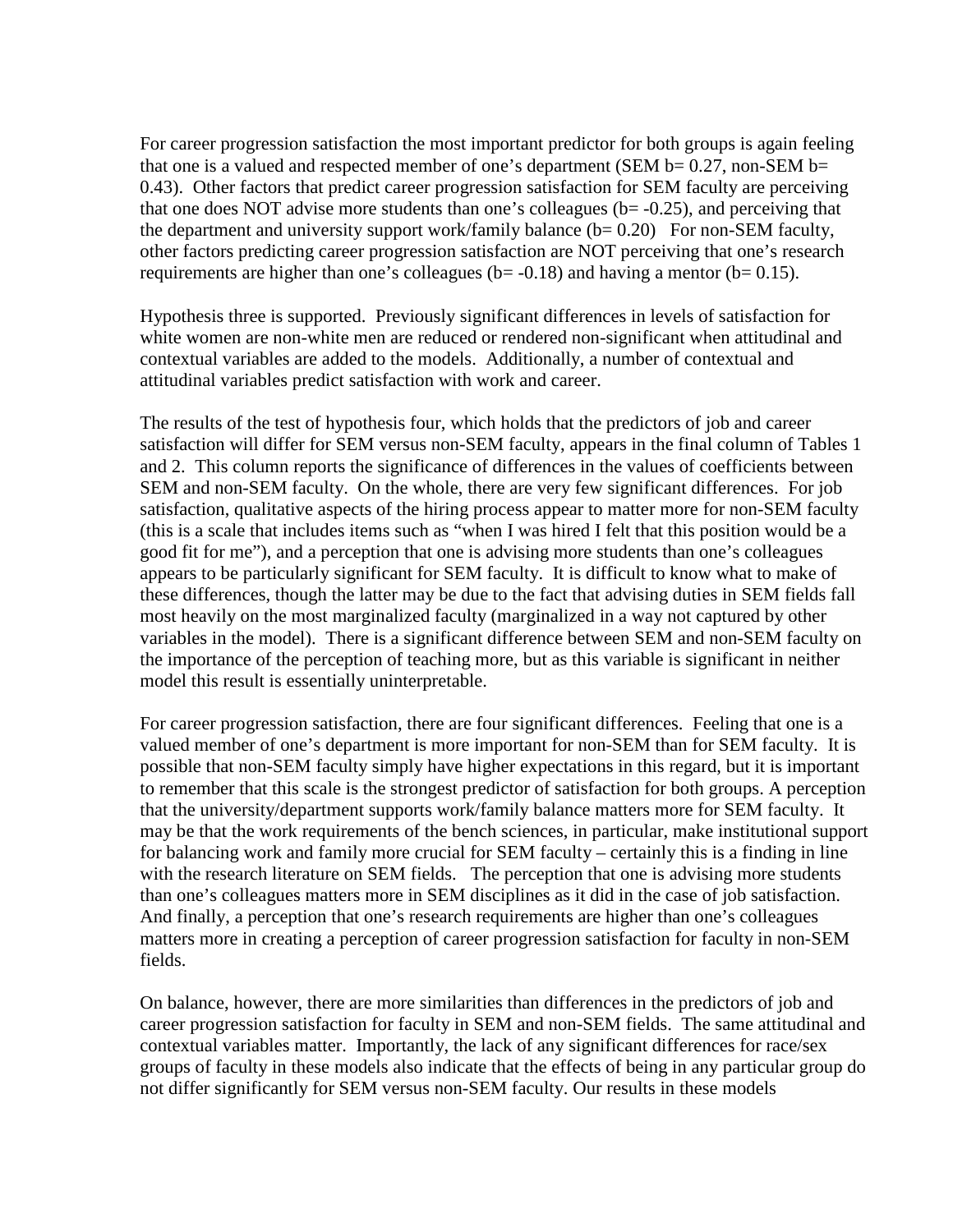demonstrate that, net of other attitudinal and contextual factors, being a white woman (or a nonwhite man, or a non-white woman) is no better or worse in the SEM or the non-SEM disciplines.

## <1>Discussion And Conclusion<1>

Overall, our analysis generates a relatively mixed set of findings bearing on the question of whether gender and race inequalities are concentrated only among SEM faculty. It is far clearer on the issue of the determinants of satisfaction with work and career, which are broadly similar across groups of faculty.

White women in particular are less satisfied with their jobs and careers in SEM disciplines, but this difference disappears once attitudinal and contextual variables are taken into account in our models. Similarly, non-white men in SEM are less satisfied (with their jobs, though not with the progress of their careers), though again this difference disappears once other variables are considered. A constellation of similar factors predict satisfaction for faculty across the university, from feeling like a valued member of one's department, to perceiving equity in research and advising loads, to perceiving that one's university and department support efforts to balance work and family.

These findings replicate many of those already in the literature. At the bivariate level, white women and non-white men in SEM departments do appear to be particularly unsatisfied relative to white men in the same fields (we can draw no firm conclusions about non-white women – this group is simply too small). Our comparative approach allows us to show that differences (at least in job satisfaction) exist between SEM and non-SEM faculty in this regard, validating the implicit assumption, perhaps, of those who argue for an exclusive focus on SEM faculty.

The very good news from this analysis derives from the lack (or reduction) of significant differences across race/sex groups of faculty once attitudinal and contextual factors are taken into account, however. This strongly supports efforts – like those promoted by NSF ADVANCE – to alter university climates in ways that support the recruitment and retention of a diverse faculty. Our analysis indicates that department climates in particular may be key elements in creating satisfaction for faculty, as are efforts to equalize faculty workloads and support worklife balance. Our analysis further suggests that strategies like these will pay dividends for all faculty, not just those in the SEM disciplines.

This study has a number of limitations – we rely on cross-sectional data, which do not allow us to test whether the kinds of changes we suggest in climates and institutions will in fact increase satisfaction over time. The small number of non-white women faculty limit the conclusions we can draw about this group, and the small number of faculty of color within this group mean that we cannot separate under and over represented minorities groups, whose experiences and perceptions of work undoubtedly differ. The study also draws on data from only one institution, limiting its generalizability. The fact that the findings we report here closely mirror those in the literature tempers this critique somewhat, however.

Future research should allow the tracking of changes over time to investigate whether improved campus climates do indeed lead to higher levels of satisfaction (and more concrete outcomes, like retention) for white women and men and women non-white faculty (of over and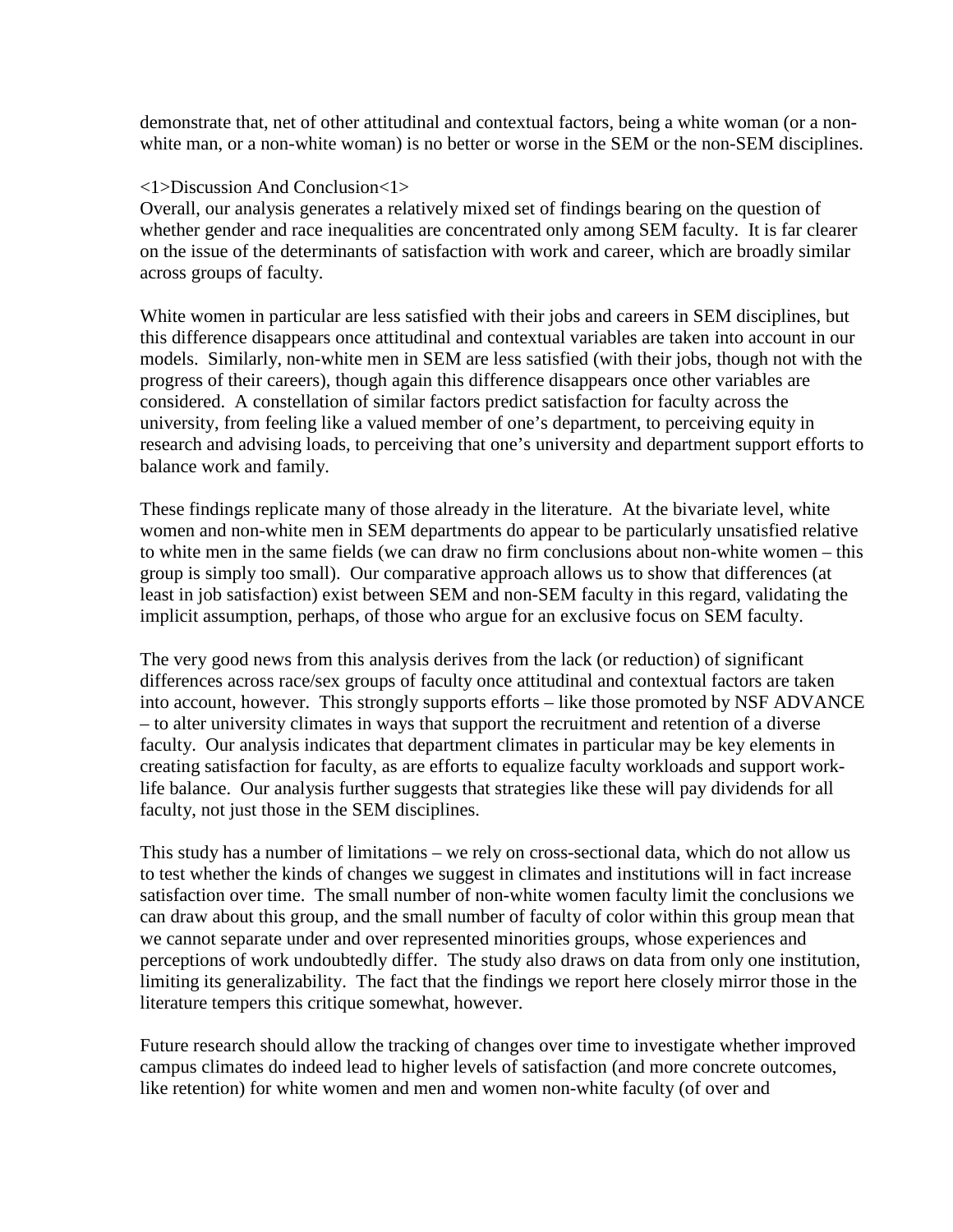underrepresented groups). Qualitative work would also be useful in identifying the experiences underlying the broad measures of attitudes tested here. Such research would enhance our understanding of the kinds of changes in policies and practices that would be particularly effective. The findings of this study indicate that such changes would help to create satisfied and productive faculty not only in SEM, but in all areas of academic endeavor.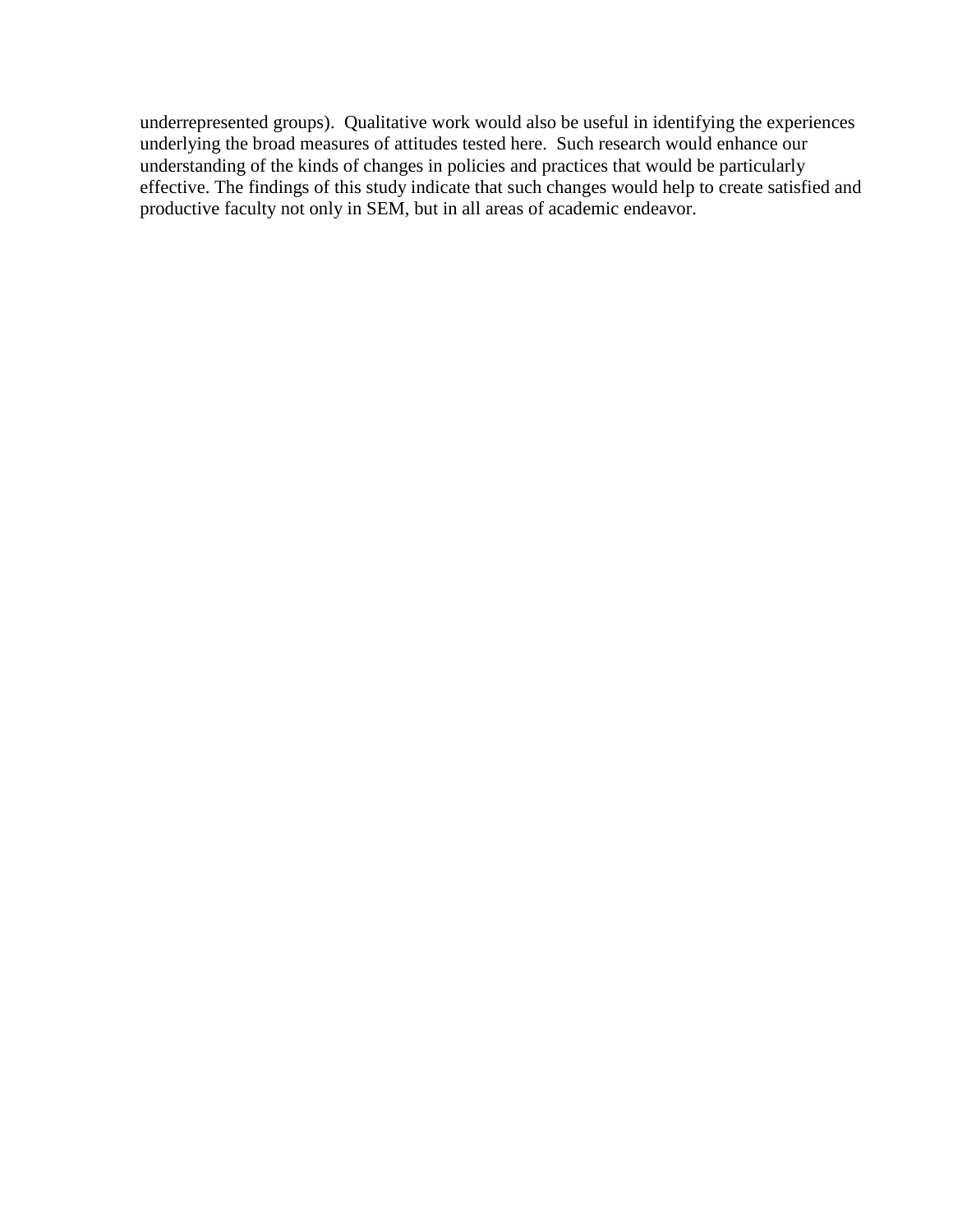|                              | <b>Job Satisfaction</b> |                |            |                |                |            |  |
|------------------------------|-------------------------|----------------|------------|----------------|----------------|------------|--|
|                              | <b>SEM</b>              | <b>Not SEM</b> | <b>SEM</b> | <b>SEM</b>     | <b>Not SEM</b> | <b>SEM</b> |  |
| Independent                  | <b>Model 1</b>          | <b>Model 1</b> | diff.      | <b>Model 2</b> | Model2         | diff.      |  |
| <b>Variables</b>             | $n=196$                 | $n=211$        | $n=407$    | $n=196$        | $n=211$        | $n=407$    |  |
|                              |                         |                |            |                |                |            |  |
| <b>Attitudinal Variables</b> |                         |                |            |                |                |            |  |
| Hiring, financial            |                         |                |            | 0.03           | $-0.06$        |            |  |
| Hiring, qualitative          |                         |                |            | 0.06           | $0.28$ ***     | $\ast$     |  |
| Respected                    |                         |                |            | $0.28$ ***     | $0.39$ ***     |            |  |
| Work spillover               |                         |                |            | $-0.19$ ***    | $-0.08$        |            |  |
| Family spillover             |                         |                |            | 0.00           | $-0.02$        |            |  |
| Dept. balance                |                         |                |            | $0.18**$       | 0.04           |            |  |
| Discrimination               |                         |                |            | $-0.01$        | 0.07           |            |  |
| <b>Contextual Variables</b>  |                         |                |            |                |                |            |  |
| Mentor                       |                         |                |            | 0.05           | 0.11           |            |  |
| Teaching, more               |                         |                |            | 0.08           | $-0.08$        | $\ast$     |  |
| Advising, more               |                         |                |            | $-0.28$ ***    | 0.07           | $\ast$     |  |
| Research, more               |                         |                |            | $-0.05$        | $-0.03$        |            |  |
| Socio-demographics           |                         |                |            |                |                |            |  |
| White women                  | $-0.09$                 | $0.16*$        | *          | $-0.02$        | 0.08           |            |  |
| Non-white men                | $-0.33$ ***             | 0.01           | $\ast\ast$ | $-0.20$ ***    | $-0.03$        |            |  |
| Non-white women              | $-0.10$                 | $-0.05$        |            | 0.03           | 0.00           |            |  |
| Tenured                      | $-0.08$                 | 0.00           |            | $-0.05$        | 0.02           |            |  |
| Department head              | 0.07                    | 0.09           |            | $-0.01$        | 0.04           |            |  |
| <b>Control Variables</b>     |                         |                |            |                |                |            |  |
| Teaching, na                 |                         |                |            | 0.04           | $-0.05$        |            |  |
| Advising, na                 |                         |                |            | $-0.03$        | $-0.06$        |            |  |
| Research, na                 |                         |                |            | $-0.03$        | 0.07           |            |  |
| R-Squared                    | 0.09                    | 0.01           |            | 0.43           | 0.38           |            |  |
| Change in R-Squared          |                         |                |            | $0.38$ ***     | $0.40$ ***     |            |  |

| Table 1. Regression Analyses of Job Satisfaction (Standardized Coefficients Reported); |  |
|----------------------------------------------------------------------------------------|--|
| <b>KSU Climate Survey, 2007</b>                                                        |  |

Notes: \*\*\* p< .001, \*\* p<.01, \* p<.05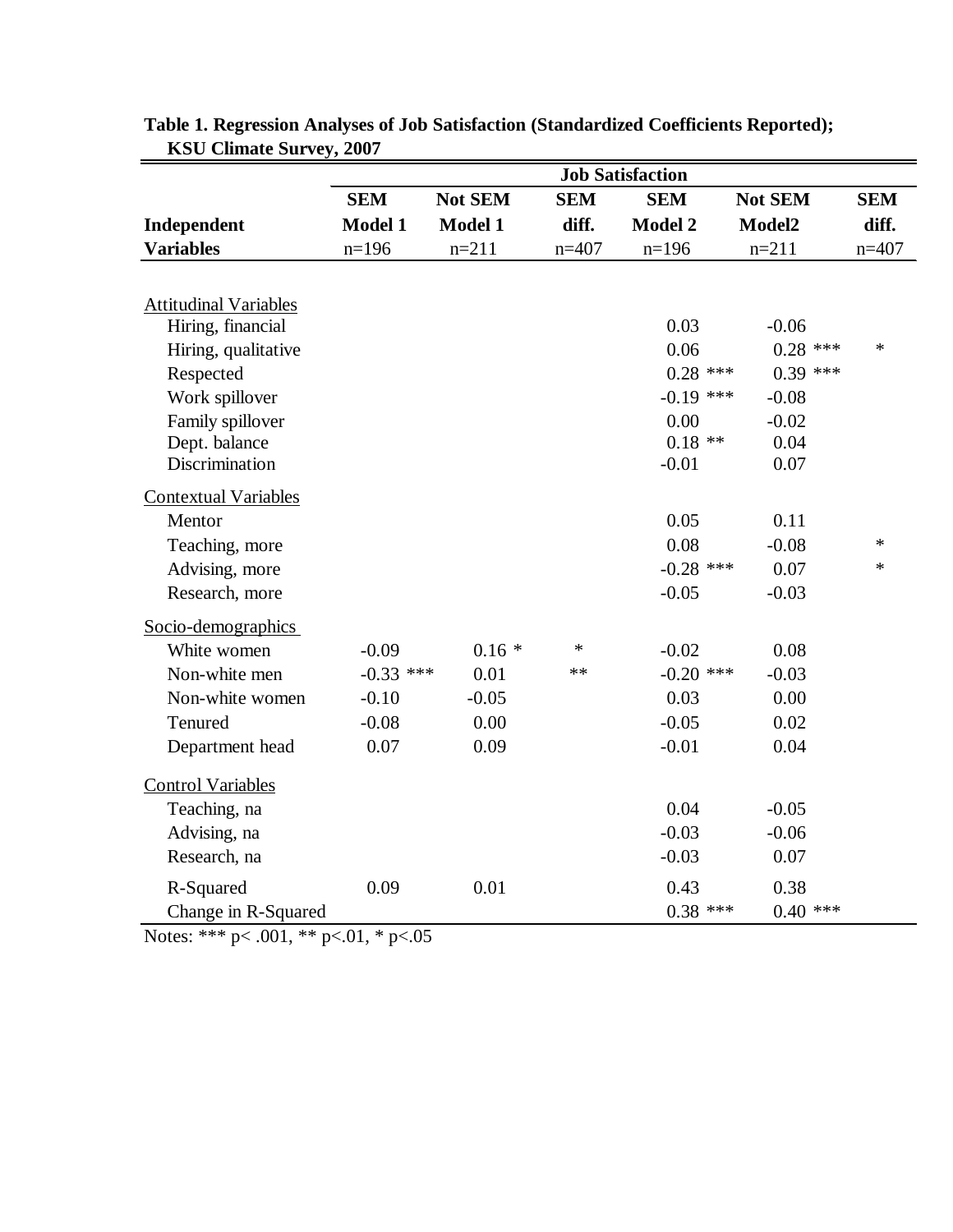|                              | <b>Career Satisfaction</b> |                |            |                |                |            |  |
|------------------------------|----------------------------|----------------|------------|----------------|----------------|------------|--|
|                              | <b>SEM</b>                 | <b>Not SEM</b> | <b>SEM</b> | <b>SEM</b>     | <b>Not SEM</b> | <b>SEM</b> |  |
| Independent                  | <b>Model 1</b>             | <b>Model 1</b> | diff.      | <b>Model 2</b> | <b>Model 2</b> | diff.      |  |
| <b>Variables</b>             | $n = 195$                  | $n = 209$      | $n = 404$  | $n = 195$      | $n = 209$      | $n = 404$  |  |
| <b>Attitudinal Variables</b> |                            |                |            |                |                |            |  |
| Hiring, financial            |                            |                |            | 0.14           | 0.11           |            |  |
| Hiring, qualitative          |                            |                |            | $-0.03$        | 0.13           |            |  |
| Respected                    |                            |                |            | $0.27$ ***     | $0.43$ ***     | $\ast$     |  |
| Work spillover               |                            |                |            | $-0.10$        | $-0.11$        |            |  |
| Family spillover             |                            |                |            | $-0.12$        | 0.00           |            |  |
| Dept. balance                |                            |                |            | $0.20$ **      | 0.00           | *          |  |
| Discrimination               |                            |                |            | 0.12           | 0.07           |            |  |
| <b>Contextual Variables</b>  |                            |                |            |                |                |            |  |
| Mentor                       |                            |                |            | 0.12           | $0.15**$       |            |  |
| Teaching, more               |                            |                |            | 0.10           | $-0.04$        |            |  |
| Advising, more               |                            |                |            | $-0.25$ ***    | 0.04           | **         |  |
| Research, more               |                            |                |            | 0.04           | $-0.18$ ***    | $**$       |  |
| Socio-demographics           |                            |                |            |                |                |            |  |
| White women                  | $-0.14$ *                  | 0.05           |            | $-0.10$        | $-0.06$        |            |  |
| Nonwhite men                 | $-0.21$ **                 | $-0.07$        |            | $-0.14$ *      | $-0.10$        |            |  |
| Nonwhite women               | $-0.09$                    | $-0.11$        |            | 0.00           | $-0.06$        |            |  |
| Tenured                      | 0.03                       | 0.02           |            | 0.09           | 0.06           |            |  |
| Department head              | $0.14 *$                   | 0.06           |            | 0.07           | $-0.02$        |            |  |
| <b>Control Variables</b>     |                            |                |            |                |                |            |  |
| Teaching, na                 |                            |                |            | 0.02           | 0.01           |            |  |
| Advising, na                 |                            |                |            | 0.00           | $-0.06$        |            |  |
| Research, na                 |                            |                |            | $-0.02$        | 0.02           |            |  |
| R-Squared                    | 0.06                       | 0.00           |            | 0.32           | 0.39           |            |  |
| Change in R-Squared          |                            |                |            | $0.31$ ***     | $0.42$ ***     |            |  |

| Table 2. Regression Analyses of Career Progression Satisfaction (Standardized Coefficients); |  |
|----------------------------------------------------------------------------------------------|--|
| <b>KSU Climate Survey, 2007</b>                                                              |  |

Notes: \*\*\* p<.001, \*\* p<.01, \* p<.05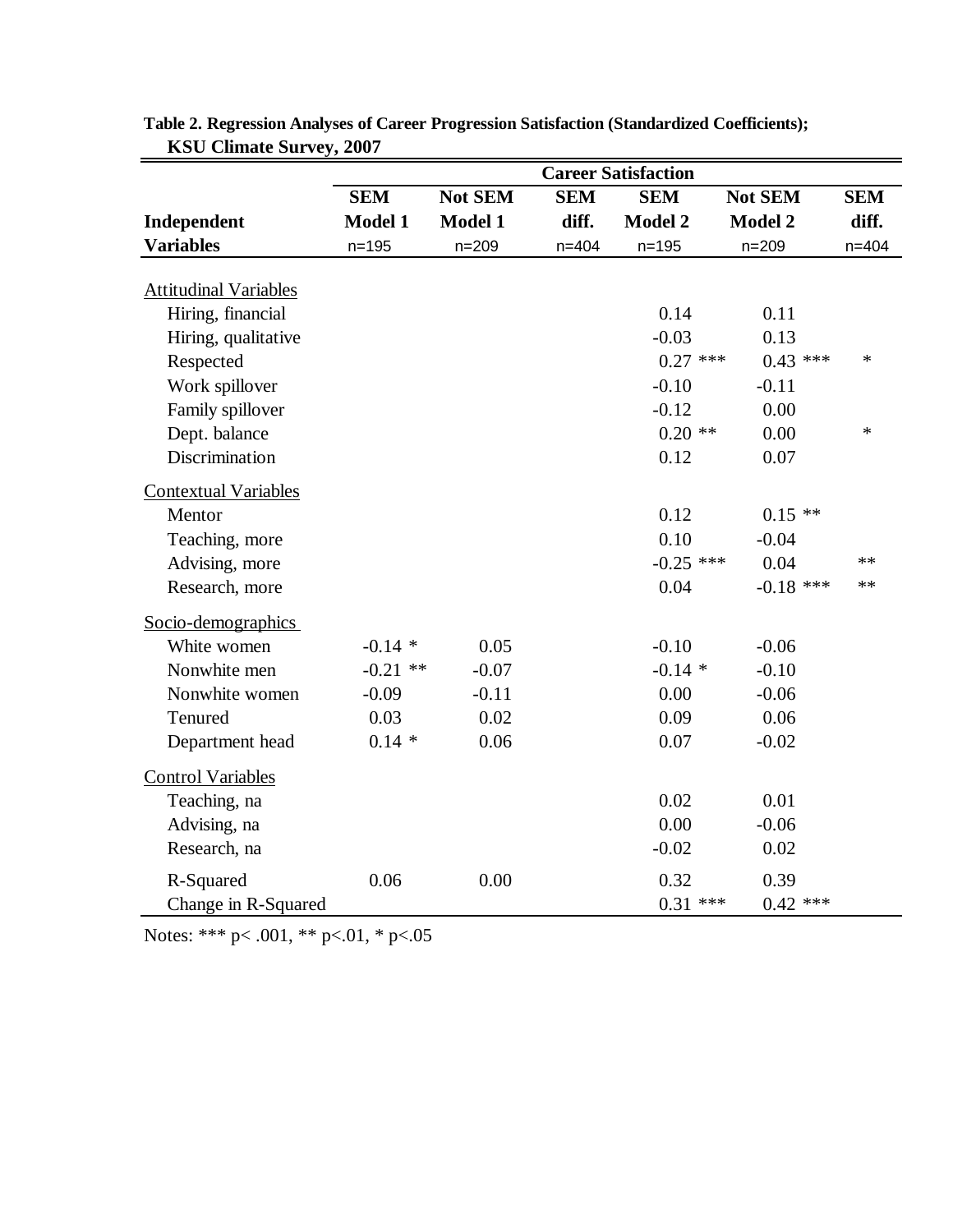<1>References<1>

Acker, Joan. 1990. Hierarchies, jobs, bodies: a theory of gendered organizations. *Gender & Society* 4(2):139-158.

Acker, Sandra. 2007. Women 'learning to labour' in the 'male emporium':Exploring gendered work in teacher education. *Gender and Education* 19:297-316.

Bach, Rebecca L., and Carolyn C. Perrucci. 1984. Organizational influences on the sex composition of college and university faculty: A research note. *Sociology of Education* 57:193-198.

Bird, Sharon R., Jacqueline Litt, and Yong Wang. 2004. Creating a status of women report: Institutional housekeeping as women's work. *National Women's Studies Association Journal* 16:194- 206.

Britton, Dana M. 2000. The epistemology of the gendered organization. *Gender & Society* 14(3): 418-435.

------. 2003. *At work in the iron cage: The prison as gendered organization*. New York: New York University Press.

-----. 1997. Perceptions of the work environment among correctional officers: do race and sex matter? *Criminology* 35(1):85-105.

Britton, Dana M., and Laura S. Logan. 2008. Gendered organizations: Progress and prospects. *Sociological Compass* 2(1): 107-121.

Callister, Ronda Roberts. 2006. The impact of gender and department climate on job satisfaction and intentions to quit for faculty in science and engineering fields. *Journal of Technology Transfer* (Issue on Women in Science) 31:367-375.

Committee on Maximizing the Potential of Women in Academic Science and Engineering, National Academy of Sciences, National Academy of Engineering, and Institute of Medicine. 2006*. Beyond bias and barriers: Fulfilling the potential of women in academic science and engineering*. Washington, DC: National Academies Press.

Committee on Gender Differences in the Careers of Science, Engineering, and Mathematics Faculty; Committee on Women in Science, Engineering, and Medicine; National Research Council. 2009. *Gender differences at critical transitions in the careers of science, engineering and mathematics faculty*. Washington, D.C.: National Academies Press.

Hochschild, Arlie A. 2001. *The time bind: When work becomes home and home becomes work*. New York: Holt Paperbacks.

Jacobs, Jerry A. 1996. Gender inequality in higher education. *Annual Review of Sociology* 22:153- 185.